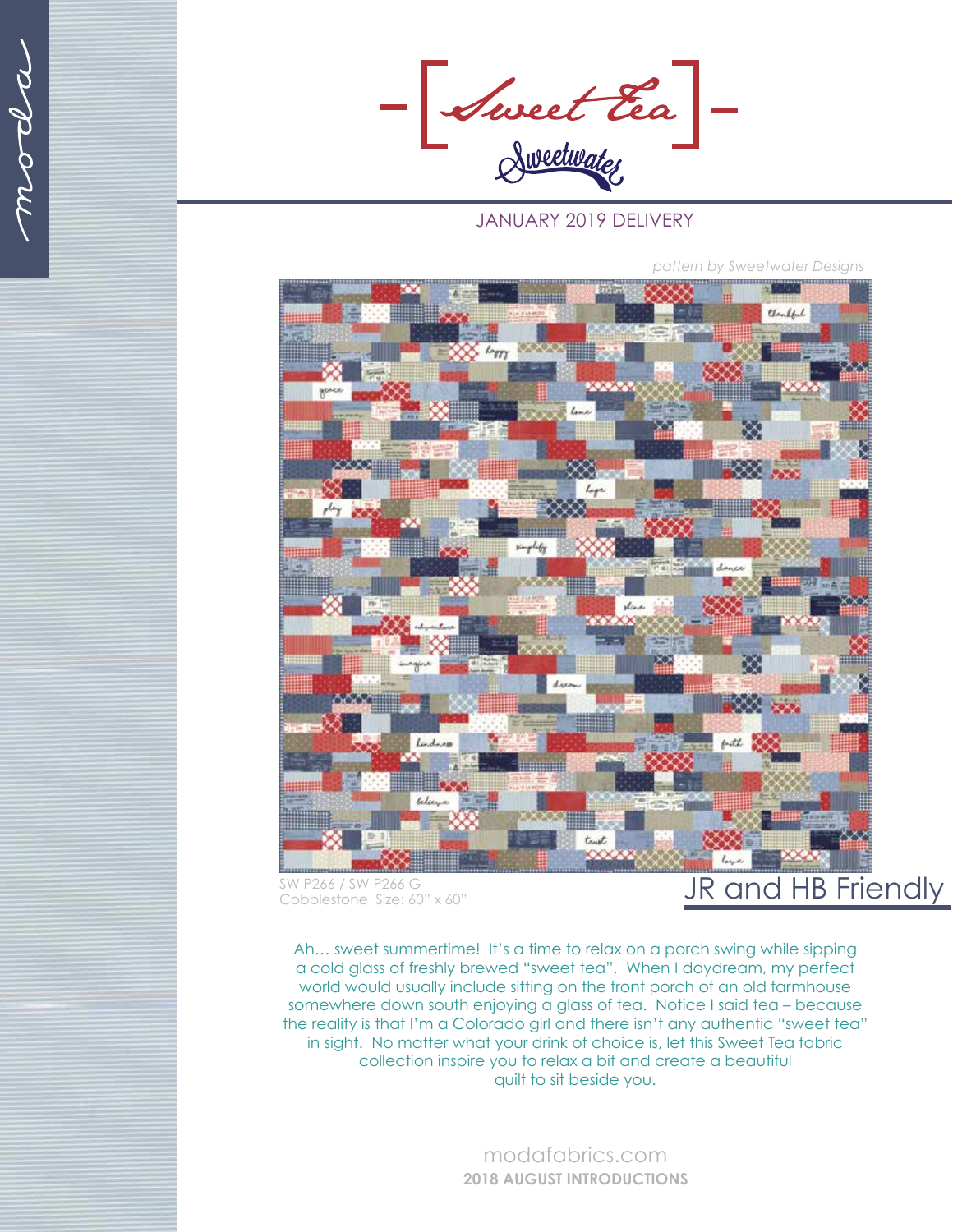## **Sweet Tea** *Sweetwater*

January Delivery



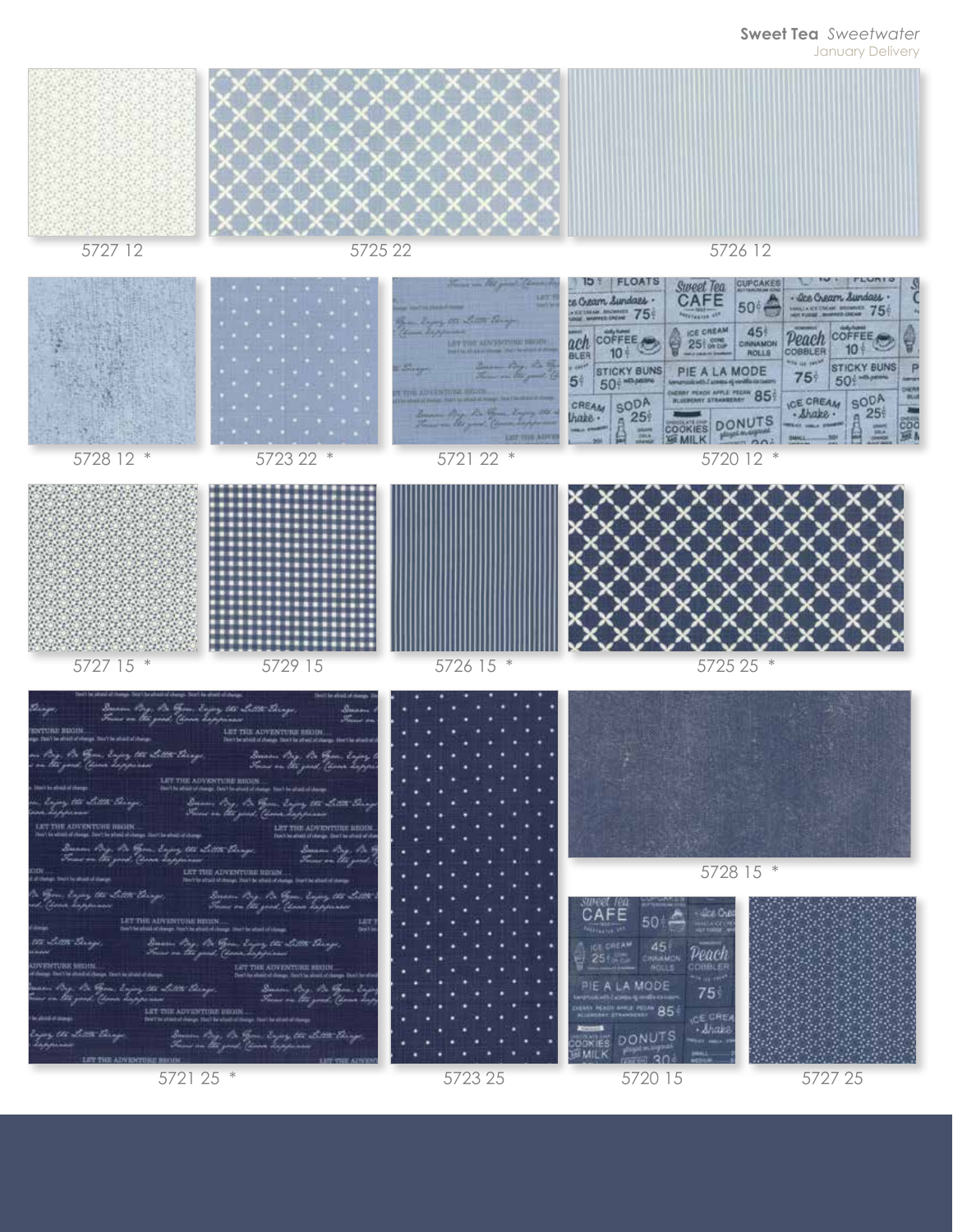## **Sweet Tea** *Sweetwater* January Delivery



5721 21 \*

5728 11 \*

5723 21 \*

modafabrics.com **2018 AUGUST INTRODUCTIONS**